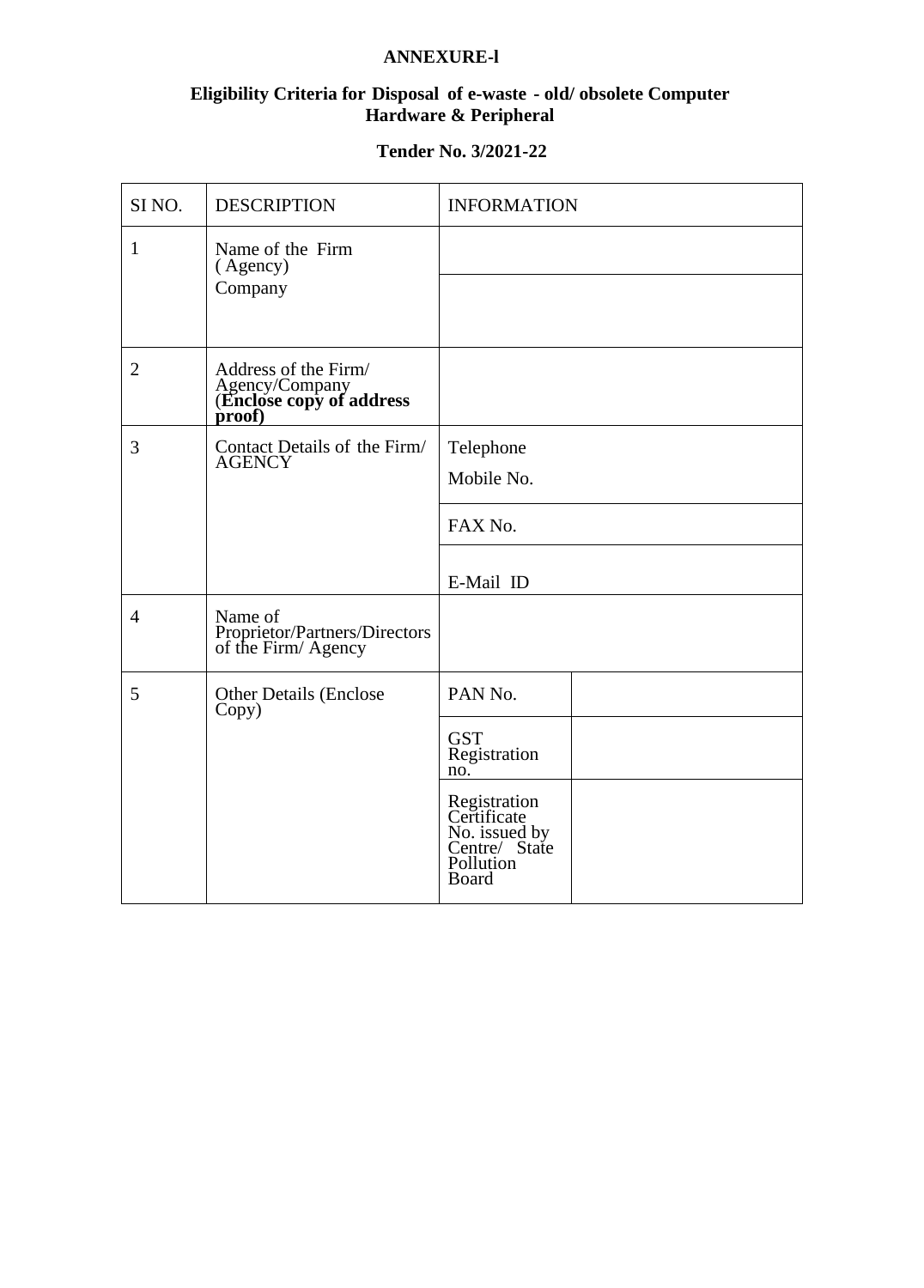#### **ANNEXURE - II**

**Tender for Disposal of E-waste - old/obsolete Computer Hardware and Peripherals**

### **TENDER NO. - 3/2021-22**

#### **UNDERTAKING**

I/We ------------------------------------------------------- do hereby solemnly affirm and declare that the My/Our firm /company/business entity is not blacklisted by any Government Department/Autonomous Organization etc. or prosecuted by any court of law.

Dated: Signature of Authorized Signatory with stamp (Name of the person)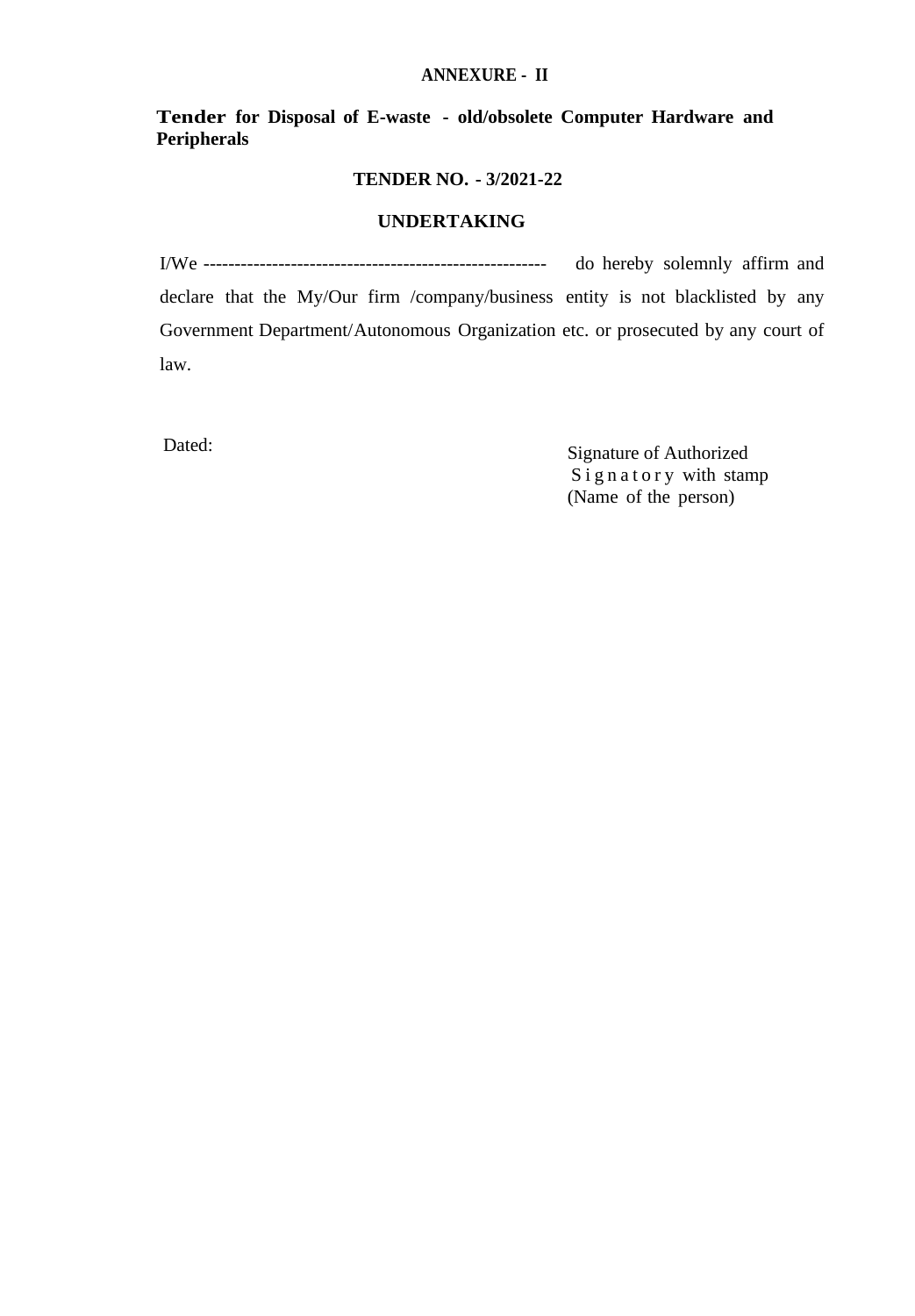## **Financial Bid for Disposal of E-waste- old Computer Hardware and Peripherals**

## **TENDER NO. – 3/2021-22**

Name of the Bidder/Firm Address of the Bidder/Finn: - Telephone No.: - Email ID:-

| Description of Item                         | Total Quoted Amount<br>(In Rs) | Remarks |
|---------------------------------------------|--------------------------------|---------|
| e-Waste items mentioned at<br>Annexure - IV |                                |         |

The total price should be inclusive of all Misc. Charges like transportation, labor or any other expenses  $et c$ . I/ We declared that I/ my representative have inspected the obsolete items as per the list attached(Annexure - IV) with tender and am/are interested to purchase the same on "AS IS WHERE IS BASIS". I/We have gone through the terms and conditions given in the tender document and agree with the same. I/We understand that in the event of non-compliance of the terms and conditions of the tender my/our bid will be cancelled. I hereby also declared that firm is registered with Central Pollution Control Board or State Pollution Control Board as authorized recycler/re-processor/dismantler and having environmentally sound management facilities for collection, disposal/recycling of e-Waste.

Date:-

Signature of Authorized Signatory with stamp

Name of the person